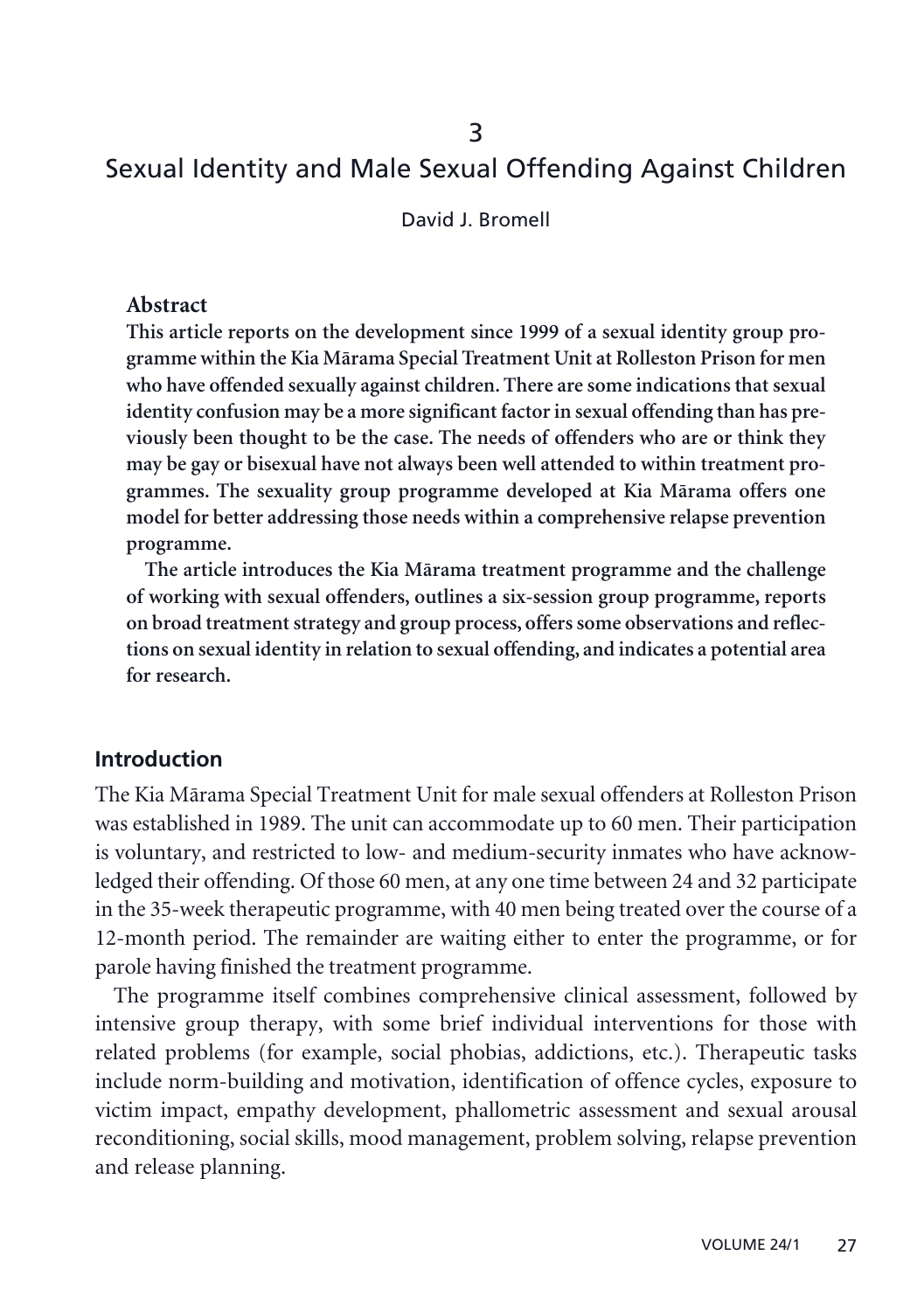An outcome study for a five-year follow-up revealed a recidivism rate of about 8% compared with a matched control sample whose recidivism rate was consistent with that of other (untreated) sex offenders at about 22% (Bakker et al., n.d.) A study currently in progress is indicating that the recidivism rate climbs to about 10% over a ten-year period following release from prison.

In 1999, an inmate asked if a group might be established to address issues of sexual identity, as an adjunct to the treatment programme. I was approached by the Psychological Service of the Department of Corrections to develop and co-facilitate a six-week group programme on sexual identity, as an "out" gay man and psychotherapist.

Six men volunteered to join the sexual identity group in 1999. This pilot project was judged by both inmates and staff to be helpful, so a second group was offered in 2000, which eight men volunteered to join. A third group was offered in 2001, with a further eight participants.

This suggests that up to 20% of the 40 inmates in the therapy programme at any one time may have significant questions and conflicts concerning their sexual identity. Various research studies have indicated that men who offend sexually identify as homosexual at a rate (0–4.7%) less than the assumed incidence of male homosexuality in society (Healy, 1998). However, the interest in sexual identity groups at Kia Märama appears to indicate that sexual identity confusion may be a more significant factor in male sexual offending against children and young persons than has previously been thought to be the case. This in turn indicates scope for research and further development of the Kia Märama treatment programme itself, particularly given that the needs of homosexual offenders in traditional offender treatment programmes have tended to be overlooked (Healy, 1998).

# **Working with sexual offenders**

The crime of sexual violence against children evokes strong emotions and social responses that can be vindictive in their call for revenge and punishment of "paedophiles". It is, however, neither accurate nor helpful to reify a behaviour (sexual offending) into an enduring identity ("paedophile"). Men who have offended sexually against children remain more than their crime. Research has indicated that actual offending behaviour (including pre-offence planning, grooming and manipulation) occupies less than ten percent of their time (Marshall, 1996). Further, on almost all measures, the heterogeneity of men who offend sexually is more evident than their homogeneity (Marshall et al., 1999, p. 32).

Effective treatment requires of the therapist a willingness to enter into a positive therapeutic relationship with this client group, and an active choice not to mirror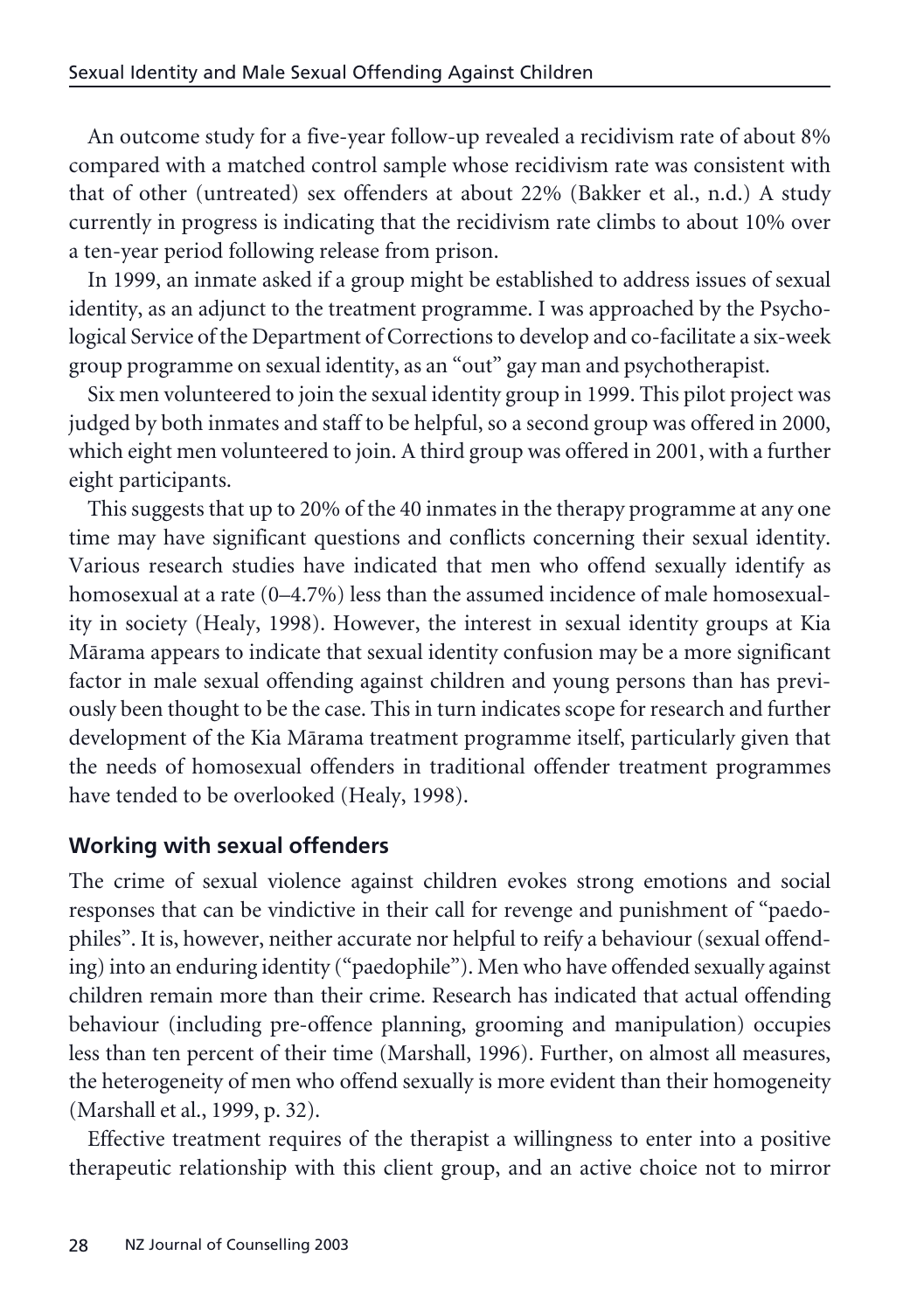society's punitive and shaming stance toward sexual offenders. Acts of violence are played out against a social backdrop conducive to our individual acts of aggression. Therapy that mirrors violent and vindictive social attitudes leaves unchanged the culture of violence within which sexual offending against children occurs (cf. Blanchard, 1998, pp. 9, 23–30).

Gill Straker (2001, p. 6) has observed that working with perpetrators can be more emotionally taxing than working with survivors, because we are forced to confront our own capacity to oppress and to abuse. Freud once commented, "We hate the criminal, and deal with him severely, because we view in his deed, as in a distorting mirror, our own criminal instincts" (cited in Marshall et al., 1999, p. v). Terence, a North African slave boy taken to Rome by his senator master in the second century BC, and given his master's name, an education and eventually his freedom, had observed much earlier: "Homo sum: humani nil a me alienum puto" – "I am human, and therefore nothing pertaining to humankind is alien to me."

Working with men who have offended sexually challenges therapists to connect with their clients from a position of optimistic, compassionate and positive regard, and to demonstrate consistent respect, empathy and care.

#### **The sexual identity group programme**

The sexual identity group programme developed at Kia Märama since 1999 is structured over six sessions of 90 minutes duration, meeting approximately fortnightly. Most of the men are concurrently working in other therapy groups as part of the treatment programme. The sexuality group appears to have proved most effective when the participants are either currently engaged in or about to enter the general group programme, and specifically analysis and ownership of their own "offence chain".

Participation and attendance are voluntary. Experience has shown that more indepth and significant work is able to be achieved when the group contains five to eight participants, with a stable attendance of six members.

Prior to the group meeting for the first time, I have found it helpful to be briefed by psychological services staff on the group members. In general, I prefer to meet therapy clients "for the first time", and not to hold information about them that they themselves have not freely consented to share with me. However, given the limited duration of the group, a concern to maximise the integration of the sexuality group work into the wider Kia Märama programme, and the denial and minimisation frequently exhibited by men who have offended sexually (see Bays, 2001; Marshall et al., 1999, pp. 59–72; Murphy & Carich, 2001; Mussack & Carich, 2001, p. 6), I have concluded that briefing is beneficial both to my own assessment and treatment planning, and to the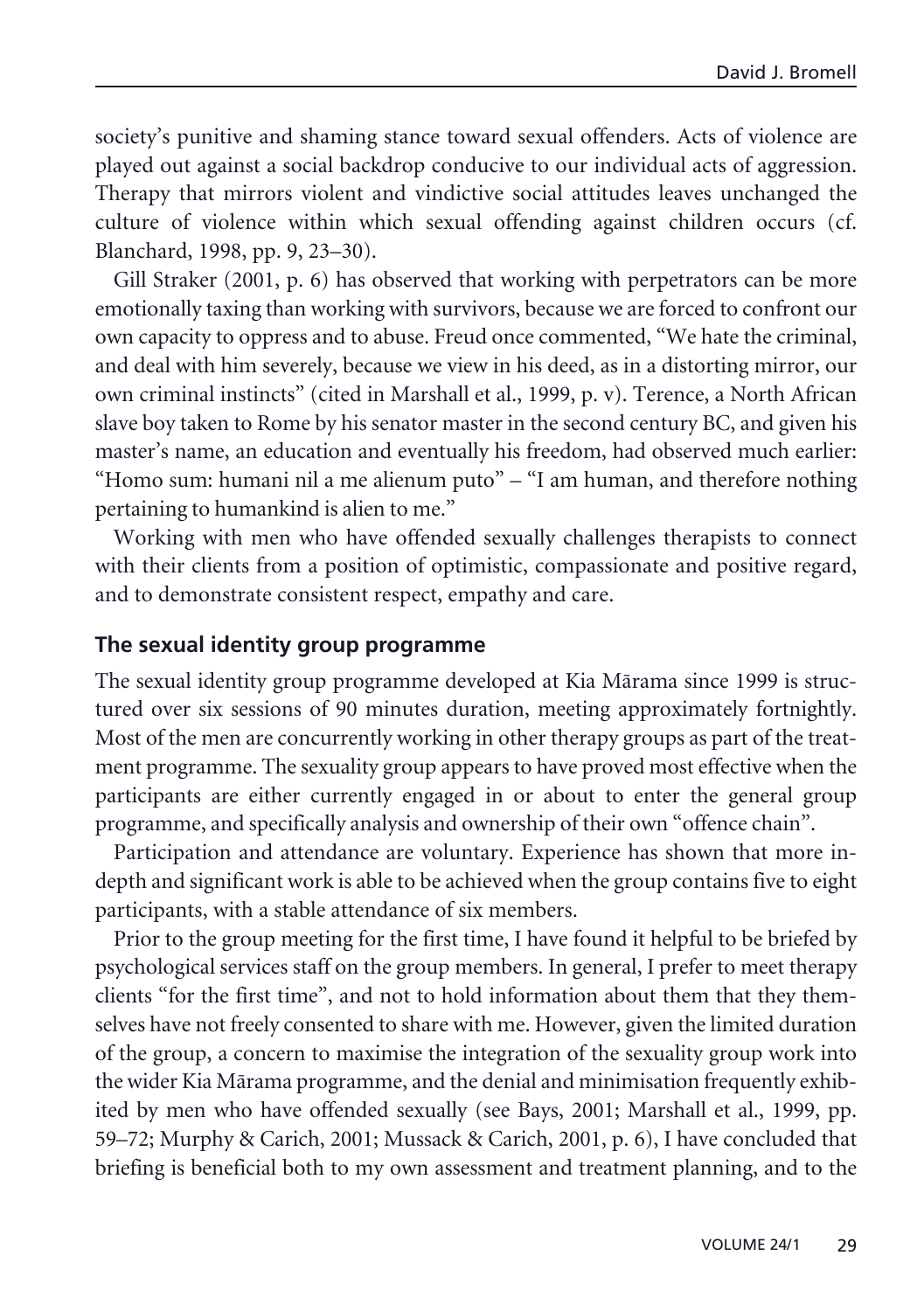wider social objectives inherent in the programme.

The groups have been co-facilitated by a psychological services staff member (a clinical psychologist) and myself. Sexual offender treatment literature commonly recommends co-facilitation by a man and a woman, in part to model appropriate gender relations (see, for example, Lowe, 2001, pp. 42–43; Marshall et al., 1999, p. 36). In my experience, the gender (and sexual identity) of the co-therapist is less relevant than the fact of co-therapy, and clarity about therapist roles.

Group therapy with co-facilitation also reduces the risk of therapist burn-out, which is problematic in this field (Marshall et al., 1999, pp. 35–36). Co-therapy enables peer supervision, close attention to transference and counter-transference issues, possibly different gender and sexual identity perspectives, and mutual support. Quite simply, there is too much "going on" in a group of this nature for one therapist to be aware of and to work with it all.

It is important that both therapists be clear about and comfortable with their own sexuality, have taken steps to address their own internalised homophobia, and be alert to heterosexism and homophobia expressed within the group. It is crucial that at least one of the therapists also be "culturally competent", participating on some level in gay culture. Ideally, at least one therapist will be gay or lesbian, and able to model a positive homosexual identity and lifestyle.

The programme itself is structured as follows.

**Session one:** Introductions, clarification of group purpose, and contracting for group safety and consent for research and video recording of all sessions. Research questionnaires are distributed and completed.

**Session two:** A "map" of human sexuality is introduced (adapted from Seligman, 1994), to differentiate gender identity, sexual identity, sexual orientation, sexual preference, and sexual performance. Each participant is invited to introduce himself in terms of these five areas, and to relate this to his own offence chain and change goals. **Sessions three to four:** Individual therapy is conducted in the group setting. The cotherapist observes, intervening from time to time to represent the wider treatment programme and to encourage reflection and integration in relation to the participants' offence chains.

**Session five:** Information is provided on coming out issues, gay community supports, safer sex, and homosexual identity formation (adapted from Rampton & Kinder, 1992 on the basis of Cass, 1979; see also Cass, 1984). We review learnings and negotiate contracts for change.

Session six: We review participants' sexual identity in relation to their sexual offending, and clarify "where to from here?" The research questionnaires completed in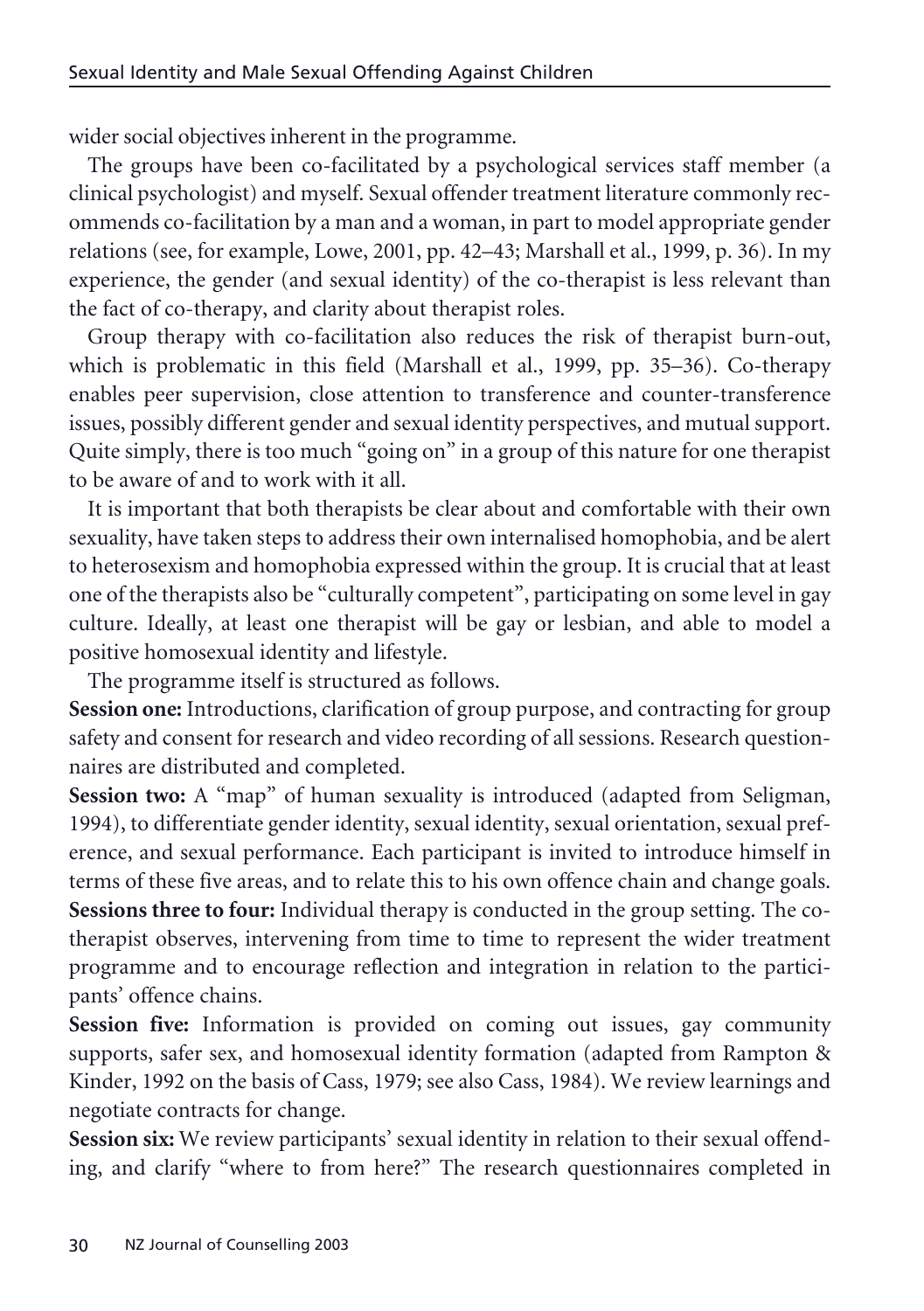session one are repeated, to enable some quantitative evaluation of the programme's effectiveness.

#### **Therapeutic process**

Research has consistently demonstrated that men who offend sexually against children are more effectively and efficiently treated by group therapy than in individual therapy (Marshall et al., 1999, pp. 35–36; Mussack & Carich, 2001, p. 4). Groups provide the opportunity for participants to confront one another's cognitive distortions, denials and minimisations; to experience vicarious learning; to monitor one another's behaviour outside the group setting; to develop relationships of mutual support and challenge; to develop social skills and empathy; and to experience therapist modelling of appropriate ways of relating to others. One comparison of multi-systemic therapy and individual one-to-one treatment (Borduin et al., 1990) found that the recidivism rate for those in the multi-systemic therapy programme was 12.5% after 37 months, whereas the recidivism rate for those in the individual therapy programme was 75%!

Within the Kia Märama sexual identity groups, the predominant model employed is that of "individual therapy in a group setting". Because of the size of the group, and the limited number of sessions available, in reality only one or two intensive sessions with each participant are possible, for a period of some 20 minutes each. Nevertheless, this brief therapeutic intervention is reported by the participants to be effective, and "enough".

Individual work is balanced by careful attention to group process. Co-therapy is invaluable in this regard, as therapists tend to notice different things. The 2001 group, for example, split into two main subgroups. Seating plans (see Berne, 1963, pp. 4, 42–45; Berne, 1966, pp. 139–42) were recorded for each session, and where participants chose to sit mirrored the subgroup/s they belonged in. One group was characteristically passive, and invited "helping" if not outright "rescuing" behaviours. These members were slow to take initiative or claim group time. The other main subgroup was characteristically more verbal, active (although not consistently assertive), and inclined to adopt helping and rescuing behaviours.

Group process was confronted and integrated from and into individual therapy. For example, one participant entered into a contract not to engage in helping or rescuing behaviours within the group, and to attend to his own goals for change. This was broadened into a group contract not to accept, and indeed to confront, his attempts to be "helpful".

Similarly, when it was observed that the names of two participants were being infantilised (for example, "Bob" to "Bobbie"), and that those participants did not call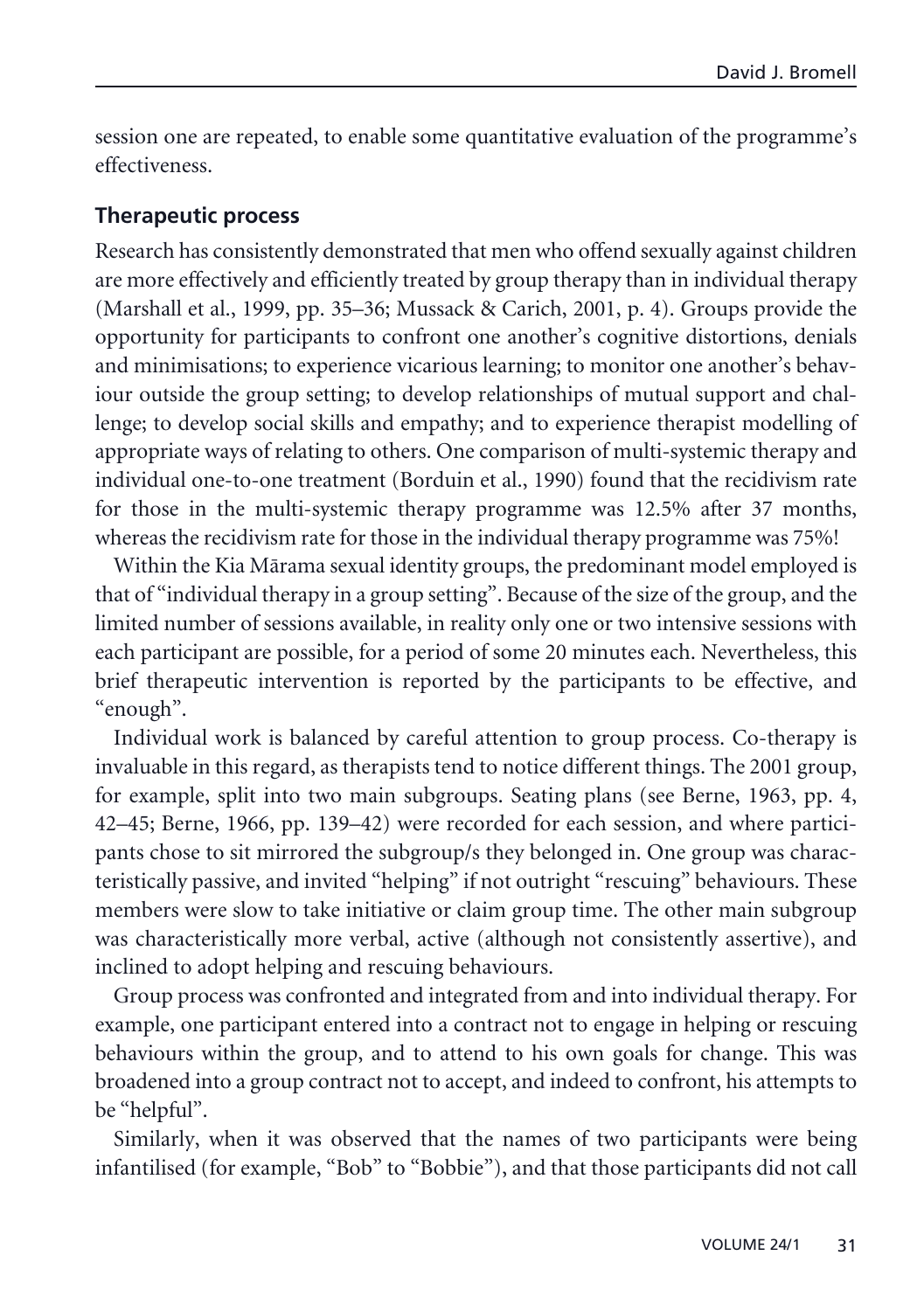themselves by those names, a group contract was achieved concerning naming. This directly confronted symbiotic behaviour, discounting and passivity across the two major subgroups.

Minor subgroups (for example, "the gays", "the bisexuals", "the straights", "the crossdressers", "the butch ones", "the camp ones") were evident and also impacted on group process. However, the group imago (Berne, 1963, 1966; Clarkson, 1992, pp. 204–227) developed relatively quickly (by session three) in ways that differentiated participants and therapists as individuals and not "types". I have been struck by the diversity within these groups, and the impossibility (not to mention the undesirability) of generalising about the participants as a class ("sex offenders").

Group feedback has strongly affirmed the value of individual therapy in a group setting. Participants observe that much of the work of the group is done outside the group, in individual reflection and informal discussion. For example, one participant reported that a brief (five-minute) piece of two-chair re-decision work (cf. Kasper & Alford, 1988) had helped, and that he had thought about it for a week following the group session and had acted on his re-decision by coming out to family members.

Others affirmed the value of the group as a place to reduce shame in talking openly and honestly about sexuality issues, and being listened to with respect and without being judged or rejected. For some, this prepared them for disclosure in other therapy groups, and also to break isolation and non-communication concerning sexuality in their general relating with other men, and with family and friends. At least four of the participants used the 2001 group as an occasion to "come out" to friends and family concerning sexual identity issues. Of equal value was listening to therapists work with others – learning by overhearing, and by identifying with parts of others' stories. Members reported that this facilitated insight, and reduced psychological and social isolation.

The groups run in 1999 and 2000 had both requested an extension to eight sessions, which was declined. In 2001, it was the therapists who felt the pressure of how little time was available for in-depth work with each participant. Yet the participants themselves indicated that six sessions were "just right". The model of individual therapy in a group setting, their reminder that much of the work is done outside the group, and their willingness to pace that work to their own needs, capacities and involvement in other therapy groups all supported a duration of six, 90-minute sessions. Group members similarly affirmed sessions being a fortnight apart, to allow time for integration of learnings and re-decisions.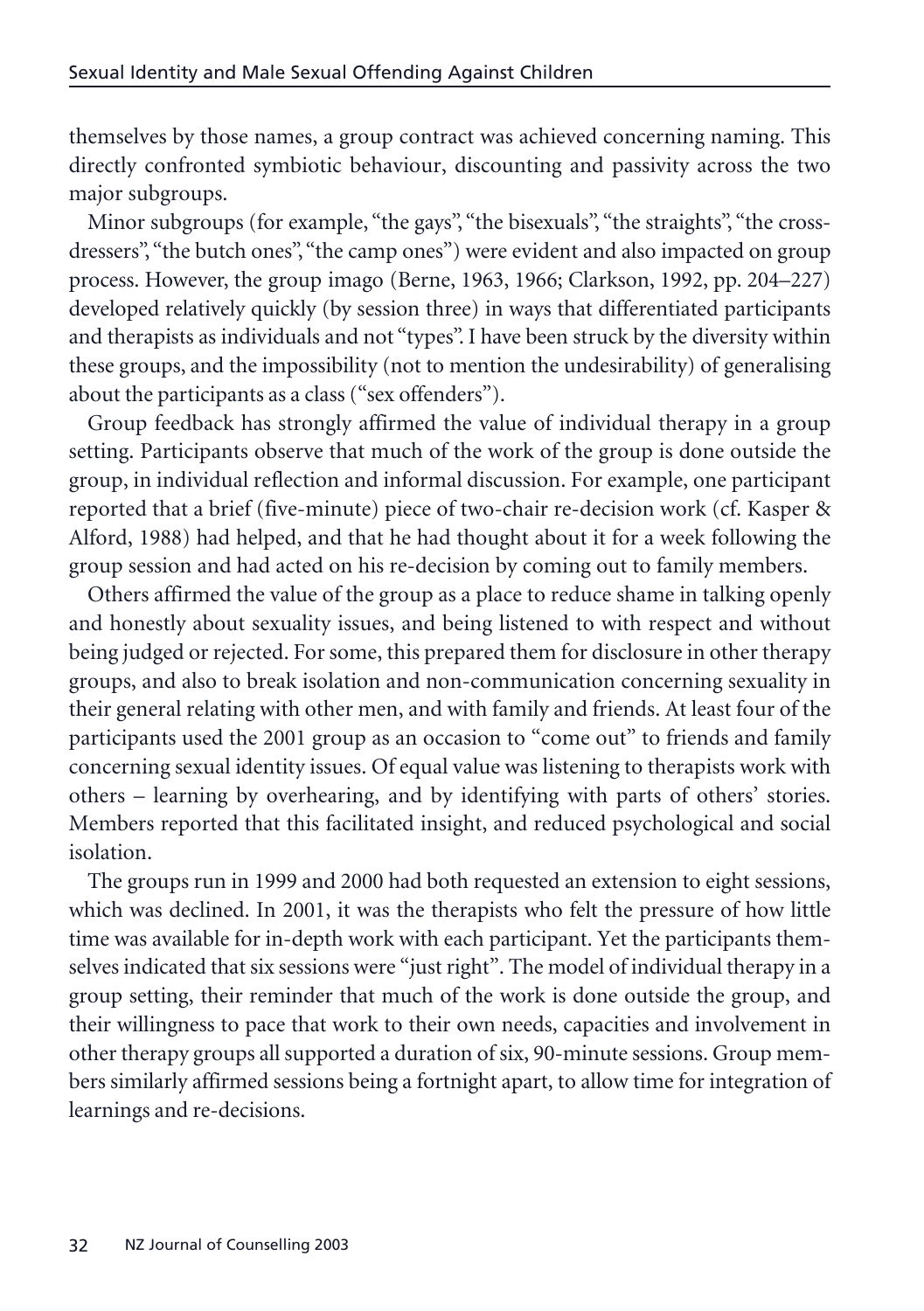# **Sexual identity in relation to sexual offending**

The precise connection between sexual identity confusion and male sexual offending against children remains unclear. The following observations and reflections are offered on the basis of the three sexual identity groups run at Kia Märama from 1999–2001.

- 1. The narratives recounted by participants indicate that experience of male sexual abuse as a child may invalidate or otherwise "turn off" homosexuality as a sexual identity for various reasons, and paradoxically open a door to deviant expressions of sexuality. Experience of childhood sexual abuse by men was disclosed as a factor by four of eight participants in the 2001 group.
- 2. Fear of rejection by family, friends and wider society figures significantly in resistance to affirming a gay or bisexual sexual identity. One participant reported that a family member had told him it was worse to learn that he was gay than to learn that he had offended sexually against children.
- 3. Fear of rejection is experienced in relation to certain power constructs within society. For a man to be rejected by a man generally carries greater emotional import than rejection by a woman, young person or child. Sexual identities, homophobia and sexual offending are alike constructed within a patriarchal model of structuring gender and power within a society (cf. Fone, 2000; Plummer, 1999).
- 4. Where a man whose sexual identity is homosexual enters into heterosexual relationships for companionship and/or social conformity, then sexual performance issues can create varying levels of anxiety. This anxiety may be relieved by seeking sexual gratification from someone perceived to have lesser power. Sexual performance and power issues were identified as a factor by six of eight participants in the 2001 group.
- 5. For men with a history of adolescent homosexuality (three of eight participants in the 2001 group), regression to sex with young adolescent males may be perceived as an easy option, representing familiar experience and a relatively low risk of rejection.
- 6. Social isolation and loneliness figure significantly in most participants' offence chains.
- 7. Participants generally have adopted dual or multiple lives to weave a web of secrecy and deception of self and others. One value of my own involvement as an openly gay therapist has been the modelling of the possibility of living an open, honest life as a gay man in society. Homophobia is fed by secrecy, and contributes to the social and emotional climate (especially withdrawal, isolation and loneliness) within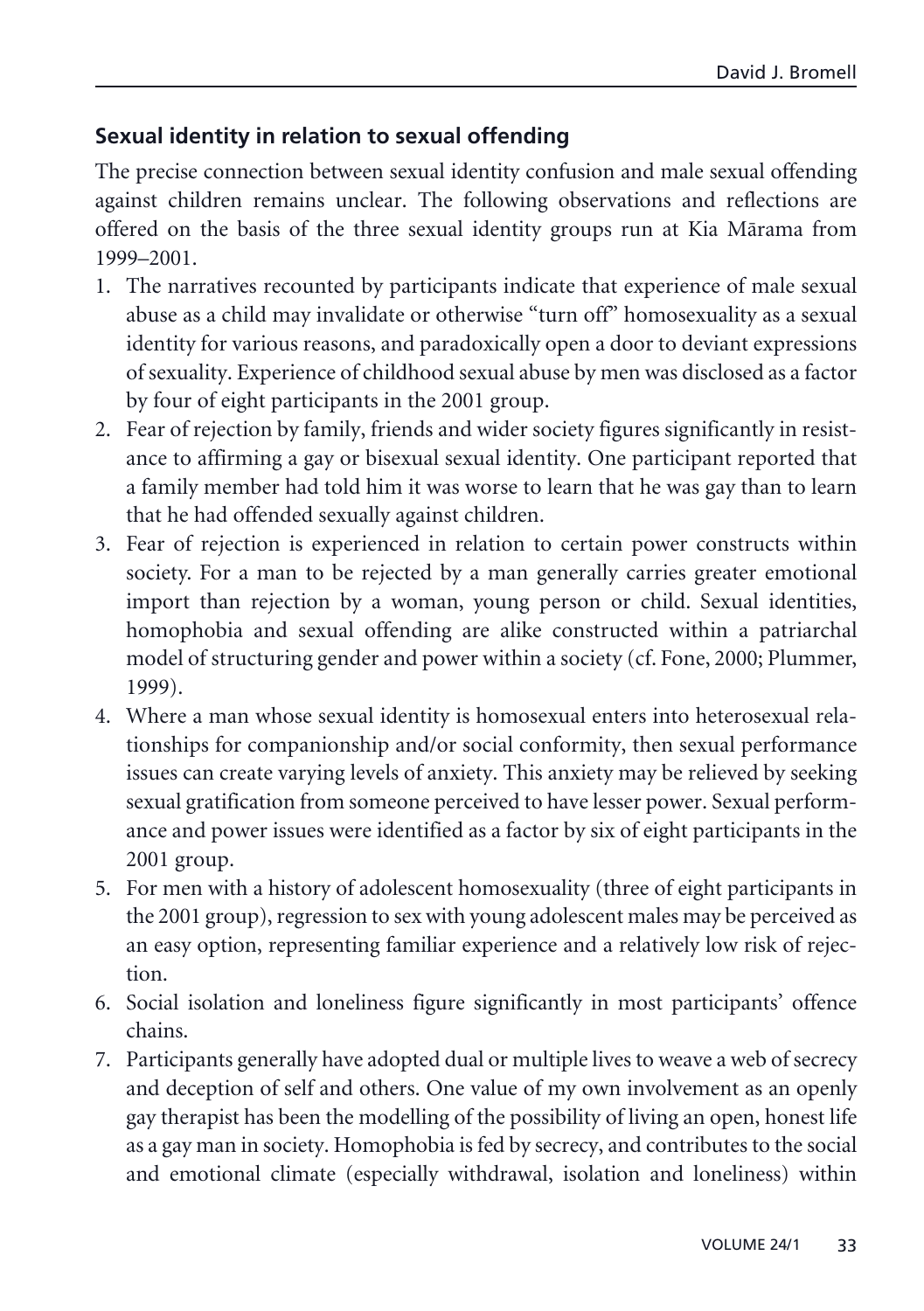which sexual offending may occur. Seven of eight participants in the 2001 group explicitly affirmed a decision to lead open and honest lives.

- 8. Gender identity (rather than sexual identity) was an issue for one participant in the 2001 group. Cross-dressing (heterosexual transvestitism) was an issue for two participants, and a factor in the sexuality of a third. Although this was a "sexual identity group" aimed primarily at men who are or who think they may be gay or bisexual, others for whom no alternative group was able to be arranged nevertheless found this group to be helpful as a safe forum within which to disclose and discuss sexuality issues and their own sexual identity, and to break their social withdrawal and isolation.
- 9. Some participants desired information about sexuality, and particularly gay sexuality. This cannot always be merely responsive, as some do not know what they do not know. This may include information that mitigates against negative sexual stereotypes. Information that increases the range of options and increases autonomy of choice is welcomed by participants and may itself enable a sexual script re-decision. This highlights the need for a "culturally competent" therapist, and preferably an "out" gay man or lesbian.
- 10. The goal for a number of participants was expressed in terms such as, "knowing who I want to be and how I want to live my life". "Getting on with life" was characteristically contrasted with "getting away from", "getting rid of", and "getting nowhere" (cf. Ernst, 1971). Interpersonal withdrawal, discounting, passivity and symbiosis were acknowledged as characteristic of the behaviours of most if not all participants.
- 11. Three of six participants who attended all sessions in the 2001 group exhibited confusion about sexuality as something of an excuse or distraction from confronting offence chains; i.e., as a device for continued denial and minimisation. Within the group, such confusion was confronted both as a game ("What does being confused allow you to  $do - or not to do$ ?") and as a script system masking repressed feelings of rage/anger and/or fear ("What are you angry at?" "What are you afraid of?"). Where sexual identity confusion is pursued as a game, to avoid confronting and owning offending behaviours, the issue for two participants appeared to be less one of sexual identity than of range of deviance and personality disorder. In such cases, the value of group rather than individual treatment was demonstrated, as transactions within the group provided both immediate material with which to work, and the basis for a detailed referral back to the therapists working with these individuals.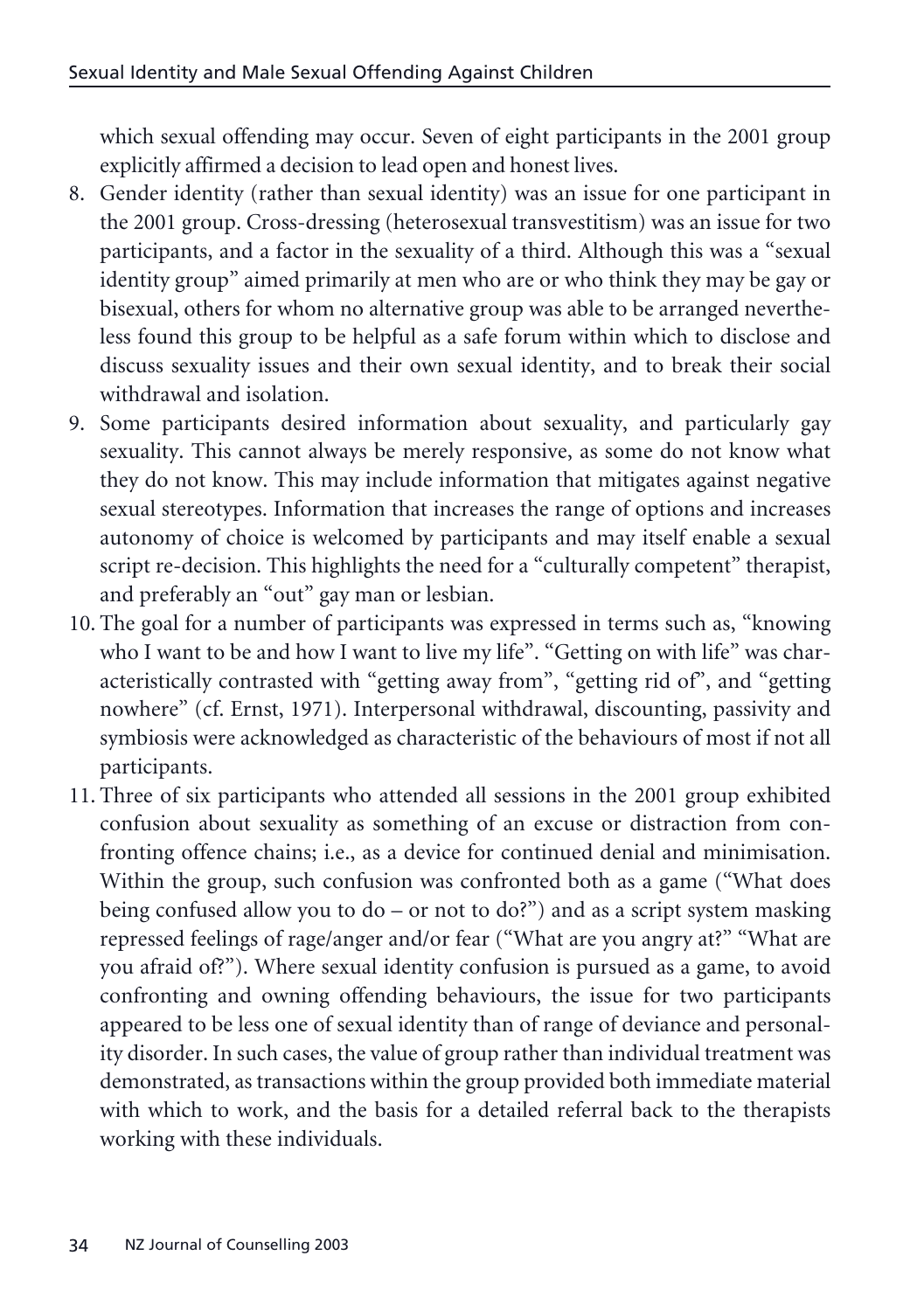### **A potential research project**

Two written questionnaires, both adapted for the New Zealand context, were distributed to participants in sessions one and six (see Davis et al., 1997, pp. 383–84, 392–95). These questionnaires concerned:

- Knowledge about homosexuality (Harris), and
- Attitudes toward homosexuality (Larsen/Herek).

At the time of running the 2001 group, we had been unable to obtain either the Sell Assessment of Sexual Orientation or the Baltar Sexual Identity Inventory. In the absence of either measure, the Kinsey scale was used (Kinsey et al., 1948), while recognising that this is a somewhat crude measure that fails to take account of the complexity and multi-dimensionality of sexual identity. Kinsey's ratings in fact represent a balance between the homosexual and heterosexual aspect of an individual's *history* (both psychological reactions and overt experience), and are not to be reified into a continuing *identity* (Kinsey et al., 1948, pp. 632, 636–59; Kinsey et al., 1953, pp. 468–76). So use of the Kinsey scale in the sexual identity group was balanced by the adapted Seligman model and a narrative style of presentation, and by the reminder that sexual identity is best understood on a continuum, rather than in discrete categories or a dichotomous, either/or framework.

Informing this broadly narrative approach was theory of sexual scripting in the diagnosis and treatment of sexual disorders. Sexual scripts are both storage devices for organising memories of past sexual experiences into meaningful narratives, and cognitive frameworks for overt sexual activity, including guidelines and "performance cues" for sexual activity (who, what, where, when, how and why), decoding both internal states and novel situations, setting the limits on sexual responses, and linking meanings from non-sexual aspects of life to specifically sexual experience. They function on three levels: the intrapsychic, the interpersonal, and the socio-cultural (Byers, 1996; Gagnon, 1990; Gagnon et al., 1982; Meston & Heiman, 2000).

It will be important for the future development of the programme to obtain and use a more precise and objective research measure to assess sexual identity and any changes in sexual identity. Self-evaluation and reporting (particularly across such a small sample) is coloured by internalised homophobia and perceptions of mid-scale ("straight – with a twist!") as more socially acceptable than a Kinsey score of 5–6.

However, the purpose of the sexual identity groups has not been to change the participants' sexual identity, but to facilitate clarity about sexual identity, specifically in relation to an individual's pattern of offending, in order to contribute to a reduced risk of recidivism.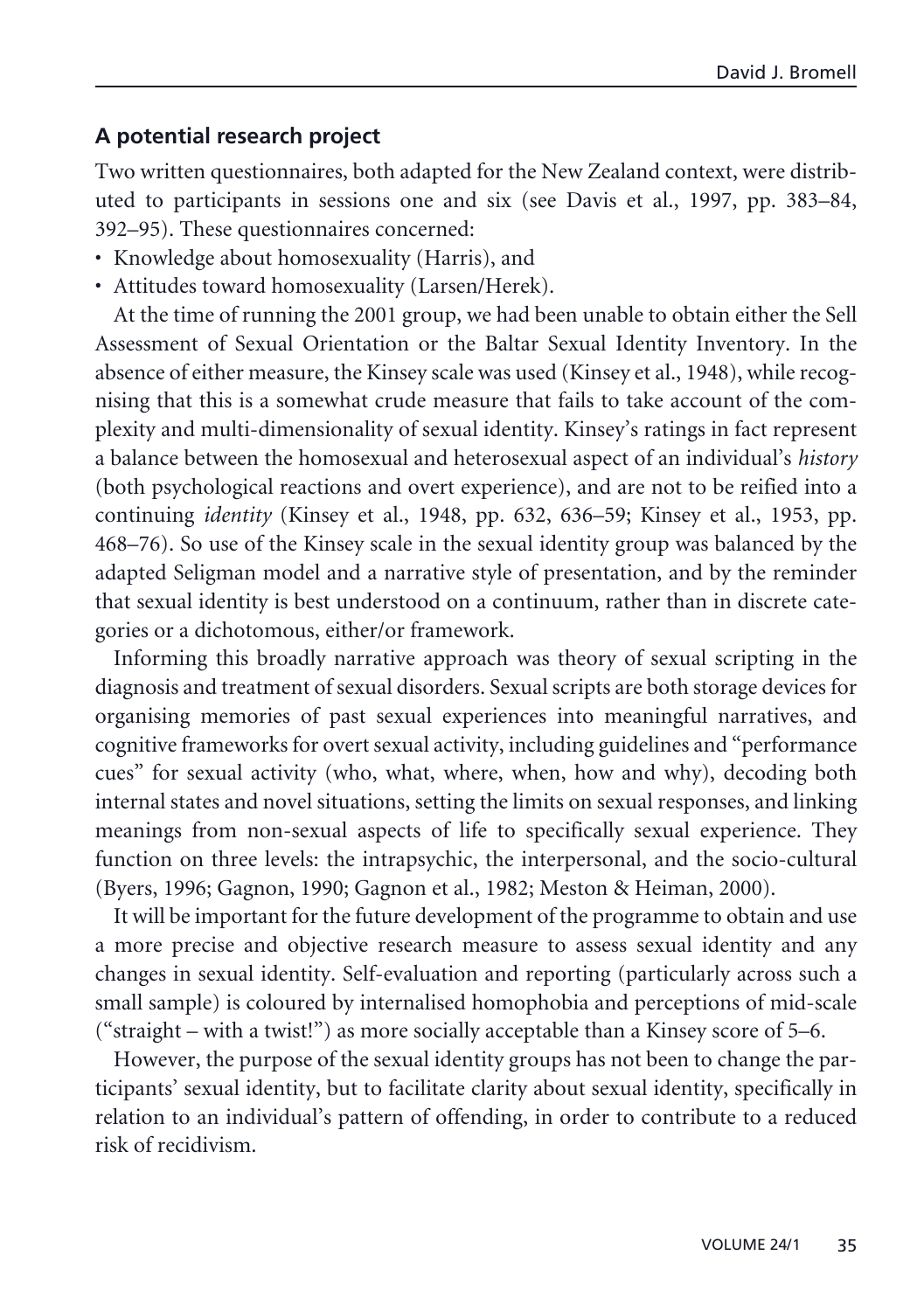### **Conclusion**

It appears that sexual identity confusion may be a more significant factor in sexual offending against children than has previously been thought to be the case. The needs of offenders who are or think they may be gay or bisexual have not always been well attended to within treatment programmes. The sexuality group programme developed at Kia Märama offers one model for better addressing those treatment needs within a comprehensive relapse prevention programme.

Involvement in developing the sexual identity group programme has reinforced for me personally the value and effectiveness of contractual group treatment, as a response to the frank recognition that it is difficult to be a healthy individual in a sick society. Male sexual offending against children is more than aberrant individual acts of violence. Sex offending takes place within a broader social context, within which children continue to be viewed as property or as objects, rather than as subjects and persons in their own rights, with their own rights.

### References

- Bakker, L., Hudson, S., Wales, D. & Riley, D. (n.d.; ca 1996). And there was light …: Evaluating the Kia Marama treatment programme for New Zealand sex offenders against children. Jane Westaway (Ed.). Christchurch: Psychological Service, Department of Corrections.
- Bays, Laren (2001). Working with denial in sexual abusers: Some clinical suggestions. In Mark S. Carich & Steven E. Mussack (Eds), Handbook for sexual abuser assessment and treatment, pp. 47–63. Brandon, VT: Safer Society Press.
- Berne, Eric (1963). The structure and dynamics of organizations and groups. New York: Ballantine Books.
- Berne, Eric (1966). Principles of group treatment. New York: Grove Press.
- Blanchard, Geral T. (1998). The difficult connection: The therapeutic relationship in sex offender treatment. Brandon, VT: Safer Society Press.
- Borduin, C.M., Henggeler, S.W., Blaske, D.M. & Stein, R.J. (1990). Multisystemic treatment of adolescent sexual offenders. International Journal of Offender Therapy and Comparative Criminology, 34: 105–13.
- Byers, E. Sandra (1996). How well does the traditional sexual script explain sexual coercion? Review of a program of research. Journal of Psychology & Human Sexuality, 8 (1–2): 7–25.
- Cass, V.C. (1979). Homosexual identity formation: A theoretical model. Journal of Homosexuality, 4: 219–35.
- Cass, V.C. (1984). Homosexual identity formation: Testing a theoretical model. Journal of Sex Research, 20: 143–76.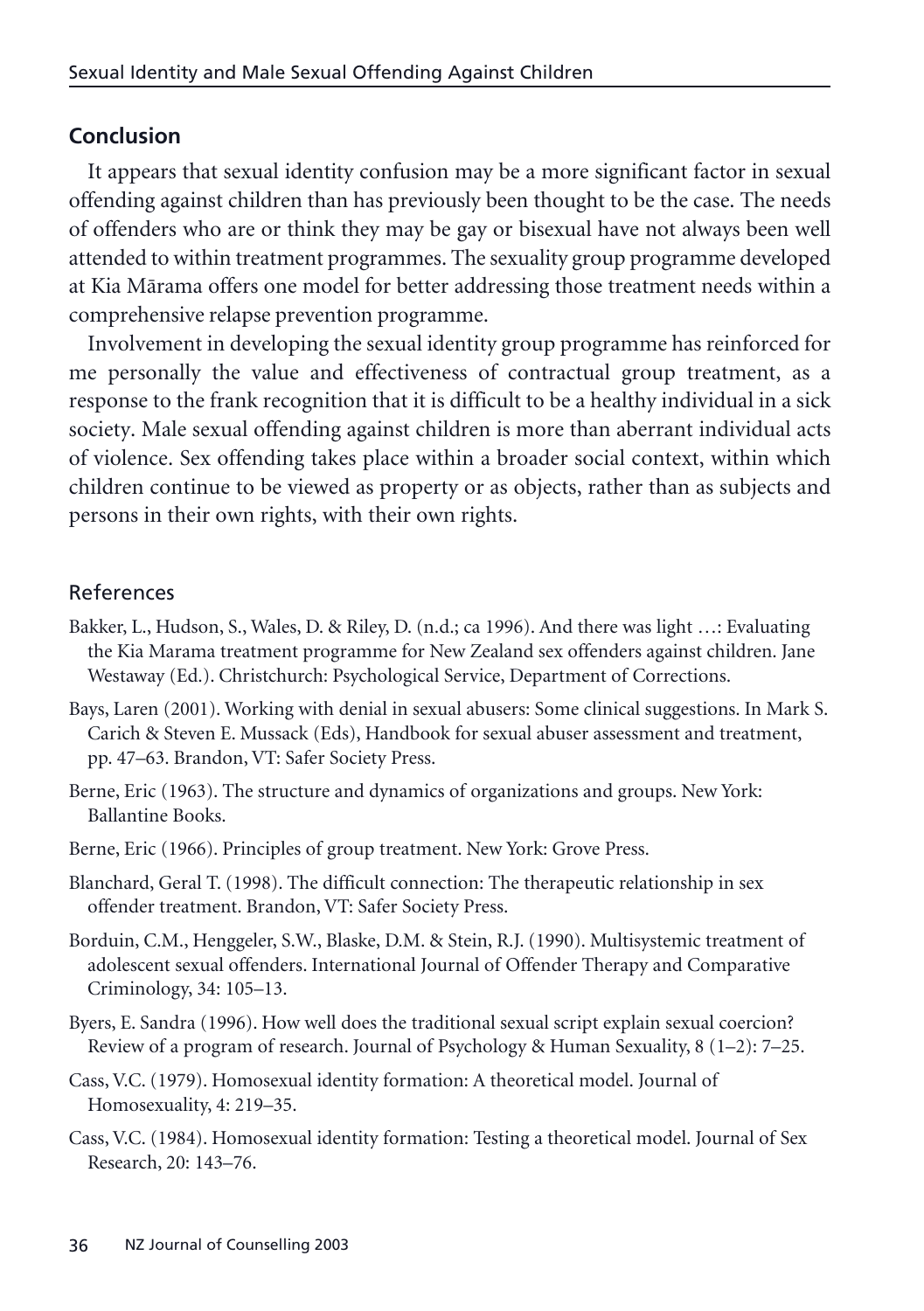- Clarkson, Petrüska (1992). Transactional analysis psychotherapy: An integrated approach. London/New York: Routledge.
- Davis, Clive M., Yarber, William L., Bauserman, Robert, Schreer, George & Davis, Sandra L. (1997). *Handbook of sexuality-related measures*. Thousand Oaks, CA: Sage Publications.
- Ernst, Franklin (1971). The OK Corral: The grid for Get-On-With. *Transactional Analysis Journal, 1* (4): 33–42.
- Fone, Byrne (2000). *Homophobia: A history*. New York: Metropolitan Books.
- Gagnon, John H. (1990). The explicit and implicit use of the scripting perspective in sex research. In J. Bancroft (Ed.), *Annual Review of Sex Research I*: 1–43.
- Gagnon, J.H., Rosen, R.C. & Leiblum, S.R. (1982). Cognitive and social aspects of sexual dysfunction: Sexual scripts in sex therapy. *Journal of Sex and Marital Therapy, 8*: 44–55.
- Healy, Russell W. (1998). Working effectively and affirmingly with homosexual sex offenders. Unpublished paper.
- Kaspar, C. James & Alford, Jane M. (1988). Redecision and men who sexually abuse children. *Transactional Analysis Journal, 18* (4): 309–15.
- Kinsey, A., Pomeroy, W.B. & Martin, C.E. (1948). *Sexual behavior in the human male*. Philadelphia: W.B. Saunders.
- Kinsey, A., Pomeroy, W.B., Martin, C.E. & Gebhard, P.H. (1953). *Sexual behavior in the human female*. Philadelphia: W.B. Saunders.
- Lowe, Gary (2001). Program development: Key elements and staff management. In Mark S. Carich & Steven E. Mussack (Eds), *Handbook for sexual abuser assessment and treatment*, pp. 37–46. Brandon, VT: Safer Society Press.
- Marshall, William L. (1996). The sexual offender: Monster, victim, or everyman. *Sexual Abuse: A Journal of Research and Treatment, 8*: 317–35.
- Marshall, William L., Anderson, Dana & Fernandez, Yolanda (1999). *Cognitive behavioural treatment of sexual offenders*. Chichester: John Wiley & Sons.
- Meston, Cindy M. & Heiman, Julia R. (2000). Sexual abuse and sexual function: An examination of sexually relevant cognitive processes. *Journal of Consulting and Clinical Psychology, 68* (3): 399–406.
- Murphy, William D. & Carich, Mark S. (2001). Cognitive distortions and restructuring in sexual abuser treatment. In Mark S. Carich & Steven E. Mussack (Eds), *Handbook for sexual abuser assessment and treatment*, pp. 65–76. Brandon, VT: Safer Society Press.
- Mussack, Steven E. & Carich, Mark S. (2001). Introduction. In Mark S. Carich & Steven E. Mussack (Eds), *Handbook for sexual abuser assessment and treatment*, pp. 1–10. Brandon, VT: Safer Society Press.
- Plummer, David (1999). *One of the boys: Masculinity, homophobia and modern manhood*. New York: Harrington Park Press.